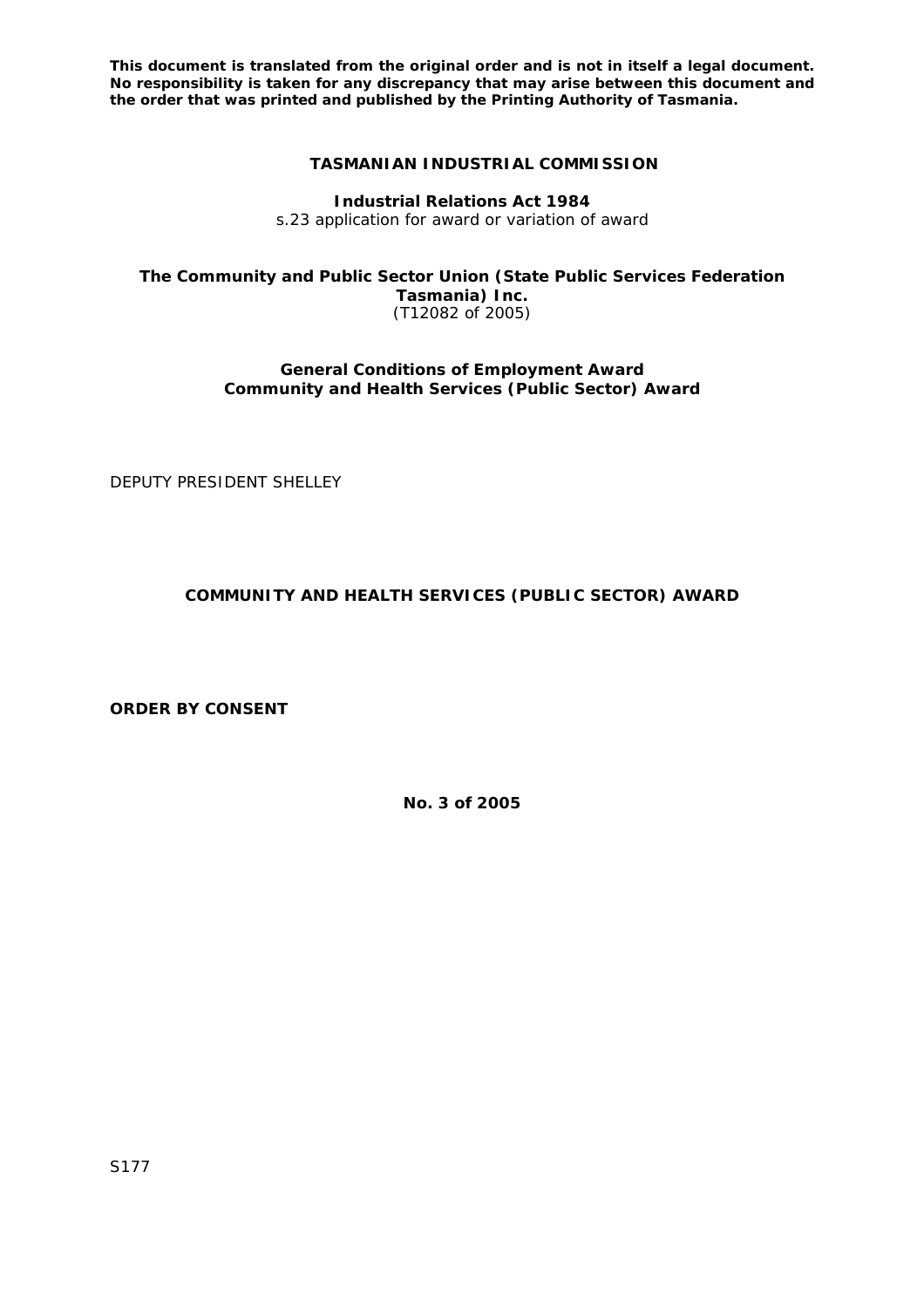**This document is translated from the original order and is not in itself a legal document. No responsibility is taken for any discrepancy that may arise between this document and the order that was printed and published by the Printing Authority of Tasmania.** 

THE **COMMUNITY AND HEALTH SERVICES (PUBLIC SECTOR) AWARD** IS VARIED IN THE FOLLOWING MANNER:

## **By deleting from Clause 11 – ALLOWANCES subclause (e) – Kilometreage paragraphs (i) and (ii) and inserting in lieu thereof the following**

"(i) Required User Category

Where an employee is required in writing by the employer to have available on a regular basis a private motor vehicle which the employee will be required to use for official purposes, and the employee agrees in writing to do so an allowance shall be paid for such use in accordance with the following rates:

| Annual Kilometreage Travelled<br>on Duty in a Financial year | Cents per Kilometre          |                              |
|--------------------------------------------------------------|------------------------------|------------------------------|
|                                                              | Rate 1<br>2 litres and above | Rate 2<br>Less than 2 Litres |
| First 10,000 kilometres                                      | 64.19 (100%)                 | 55.20 (86%)                  |
| Any additional kilometres                                    | 34.02 (53%)                  | 29.53 (46%)                  |

**PROVIDED** that where the employer wishes to withdraw the requirement to provide a private motor vehicle then, except where special circumstances exist, at least one year's notice in writing shall be given, and the notice period shall specified to end on 30 June.

(ii) Occasional User Category

Where an employee is not required to provide a private motor vehicle for official use as prescribed in subclause (e) - Kilometreage, paragraph (i) - Required User Category but otherwise receives approval from the employer to use a private motor vehicle for official purposes on a occasional basis, an allowance shall be paid in accordance with the following rates:

| Annual Kilometreage Travelled on<br>Duty in a Financial year | Cents per Kilometre          |                                 |
|--------------------------------------------------------------|------------------------------|---------------------------------|
|                                                              | Rate 3<br>2 litres and above | Rate 4<br>Less than 2<br>Litres |
| First 10,000 kilometres                                      | 42.79 (100%)                 | 36.80 (86%)                     |
| Any additional kilometres                                    | 22.68 (53%)                  | 19.68 (46%)"                    |